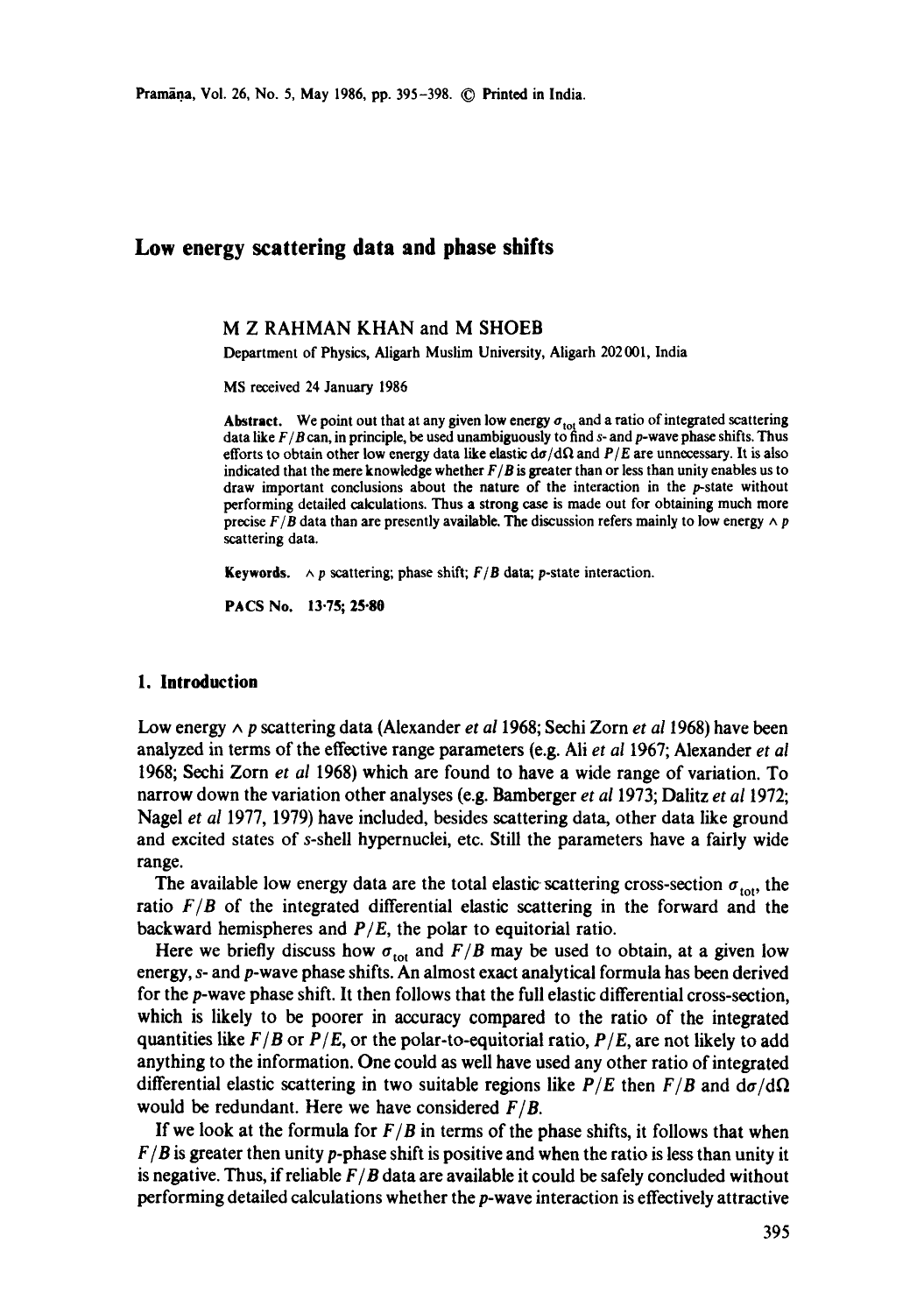or repulsive. However, the present  $\wedge p$  scattering data are not reliable enough to arrive at a definite conclusion in this regard. Therefore, it is suggested that attention may be focussed on obtaining more reliable  $\sigma_{tot}$  and  $F/B$  data, the great experimental difficulties notwithstanding.

In the next section we develop our arguments and apply these mainly to  $\wedge p$  system at low energies.

#### **2. Formulae, discussion and results**

The ratio *F/B* of the integrated elastic scattering in the forward and the backward hemi-spheres for a spin-independent interaction, upto  $l = 2$  partial wave, is given by

$$
\sin^2 \delta_0 + 3 \sin \delta_0 \sin \delta_1 \cos(\delta_0 - \delta_1) + 3 \sin^2 \delta_1
$$
  
\n
$$
F/B = \frac{+ 15/4 \sin \delta_1 \sin \delta_2 \cos(\delta_1 - \delta_2) + 5 \sin^2 \delta_2}{\sin^2 \delta_0 - 3 \sin \delta_0 \sin \delta_1 \cos(\delta_0 - \delta_1) + 3 \sin^2 \delta_1}
$$
 (1)  
\n
$$
+ 15/4 \sin \delta_1 \sin \delta_2 \cos(\delta_1 - \delta_2) + 5 \sin^2 \delta_2,
$$

where  $\delta_i$  is the phase shift of the *I*th partial wave.

For purposes of estimation we take CM energy  $(E_{cm})$  to be 17.7 MeV, the highest scattering energy of the *F/B* data (Alexander *et a11968).* At this and lower energies it is easily seen that  $\delta_1$  and higher phase shifts make negligible contribution to  $\sigma_{tot}$ . Thus we have

$$
\sin^2 \delta_0 = \frac{k^2 \sigma_{\text{tot}}}{4\pi}.
$$
 (2)

For the incident energy considered, we get  $\delta_0 = 0.453$  rad., taking the positive sign for  $\delta_0$  since  $\wedge$  p interaction is certainly attractive in the s-state, as otherwise hypernuclei would not be bound entities at all. Phase shifts  $\delta_1$  and  $\delta_2$  are estimated, for a typical range ( $= 1.0$  fm) of  $\land$  N force, from formulae given in the standard literature (e.g. Schiff). Using these, we get, at the incident energy considered, the following numerical estimates for  $\delta_1$  and  $\delta_2$ 

$$
\delta_1 \approx 0.023
$$
 rad;  $\delta_2 \approx 0.00044$  rad.

The *F/B* calculated with these values of the phase shifts is in fairly good agreement with the data.

Using these in the formula for  $F/B$ , we find that complete neglect of  $\delta_2$  terms and neglect of sin<sup>2</sup>  $\delta_1$  terms result in an error in *F/B* of less than 0.25%. Keeping in mind the possible experimental accuracies, even in the future when these are much improved, we can safely neglect these terms in the expression *of F/B.* It may, therefore, be written as

$$
F/B = \frac{\sin^2 \delta_0 + 3 \sin \delta_0 \sin \delta_1 \cos(\delta_0 - \delta_1)}{\sin^2 \delta_0 - 3 \sin \delta_0 \sin \delta_1 \cos(\delta_0 - \delta_1)}.
$$

By simple mathematical manipulation we get

$$
\cos(\delta_0 - \delta_1) \sin \delta_1 / \sin \delta_0 = x,\tag{3}
$$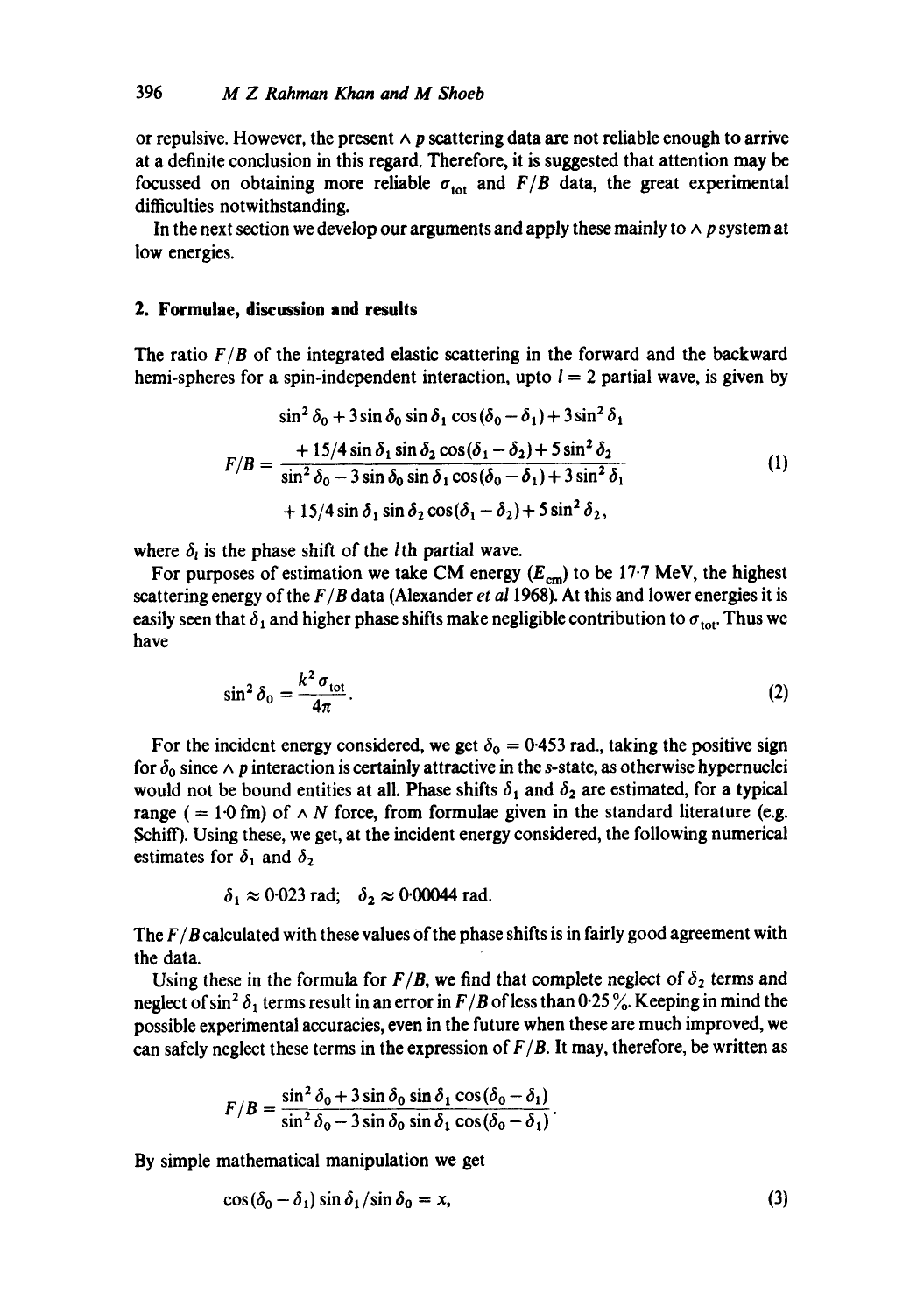where  $x = (F/B-1)/3(F/B+1)$ . Opening out the term,  $cos(\delta_0 - \delta_1)$  and making the usual approximation for small  $\delta_1$  we get a simple relation for  $\delta_1$  as follows

$$
\delta_1 = x/(1/\alpha^2(k)-1)^{1/2},\tag{4}
$$

where  $\alpha^2(k) = k^2 \sigma_{\text{tot}}/4\pi$ . Thus with the help of (2) and (4), the  $\sigma_{\text{tot}}$  and  $F/B$  data at any given low energy enable one to obtain  $\delta_0$  and  $\delta_1$  at that energy so that  $d\sigma/d\Omega$  and  $P/E$ data are redundant. Of course, a variety of potentials like Gausslan, Yukawa, etc with or without cores would reproduce these phase shifts and hence give a good fit to the data. Phase shifts (in radians) calculated using the above formula (4) at energies  $(E_{cm})$  at which both  $\sigma_{\text{tot}}$  and  $F/B$  are available for  $\wedge$  p system are given in table 1 (using mean experimental  $\sigma_{\text{tot}}$  and  $F/B$  from Alexander *et al 1968*; Sechi Zorn *et al 1968*).

From (4) we see that  $\delta_1$  is positive when x is positive, i.e.  $F/B$  is greater than unity and  $\delta_1$  negative when  $F/B$  is less than unity (remembering that  $\delta_0$  is positive). Thus reliable *FIB* data could tell us about the nature of the interaction in the p-state. Expression for *FIB* can also be easily written for a spin-dependent interaction. Then it can be seen that barring a situation of resonance scattering or strong spin-dependence, if *FIB* is greater than unity either both singlet and triplet are positive or at least the triplet phase shift is positive. *IfF/B* is less than unity either both or atleast the triplet phase shift is negative.

There are strong indications that  $\wedge$ -nucleon interaction is weakly spin-dependent (Shoeb and Rahman Khan 1984; Bouyssy 1979). The existing low energy scattering data have been fitted with both spin-independent and spin-dependent potentials with no significant difference. The matter of the spin dependence of the interaction can be safely decided only when accurate polarization experiments are performed. Therefore, it is better to apply the above considerations to low energy  $\wedge p$  scattering.

The present  $F/B$  data are very imprecise but on the whole there is a slight tendency towards values of *F/B* greater than unity. If this is taken seriously, potentials which are repulsive (apart from a hard core) in the p-state both in triplet and singiet states or even in the triplet state can be ruled out. Bandō and Nagata (1983) used a  $\land$ -nucleon potential which is repulsive in the triplet p-state. Recently Ansari *et al* (1985) also reported a phenomenological potential of the Bandō type and one which is repulsive in both the p-states. If the faintly discernible trend of *F/B* being somewhat greater than unity is to be taken seriously all the potentials referred to above would be untenable. However, at the present stage such a conclusion would be unwarranted. The need is to obtain much more accurate *FIB* data.

The arguments developed here may also be cautiously applied to *np* scattering provided it is at not too low energies so that resonant singlet scattering does not unduly complicate matters and also not at too high energies where higher partial waves become

| $E_{cm}$<br>(MeV) | $\sigma_{\rm tot}$<br>(m <sub>b</sub> ) | F/B  | $\delta_0$ | ò,       |
|-------------------|-----------------------------------------|------|------------|----------|
| $7 - 7$           | 146                                     | 10   | 0.505      | $\sim 0$ |
| $10-3$            | 101                                     | 1.28 | 0.484      | 0.008    |
| $17 - 1$          | 52                                      | 1.80 | 0.445      | 0.030    |

**Table** 1. Phase shifts (in radians) calculated using equation (4).